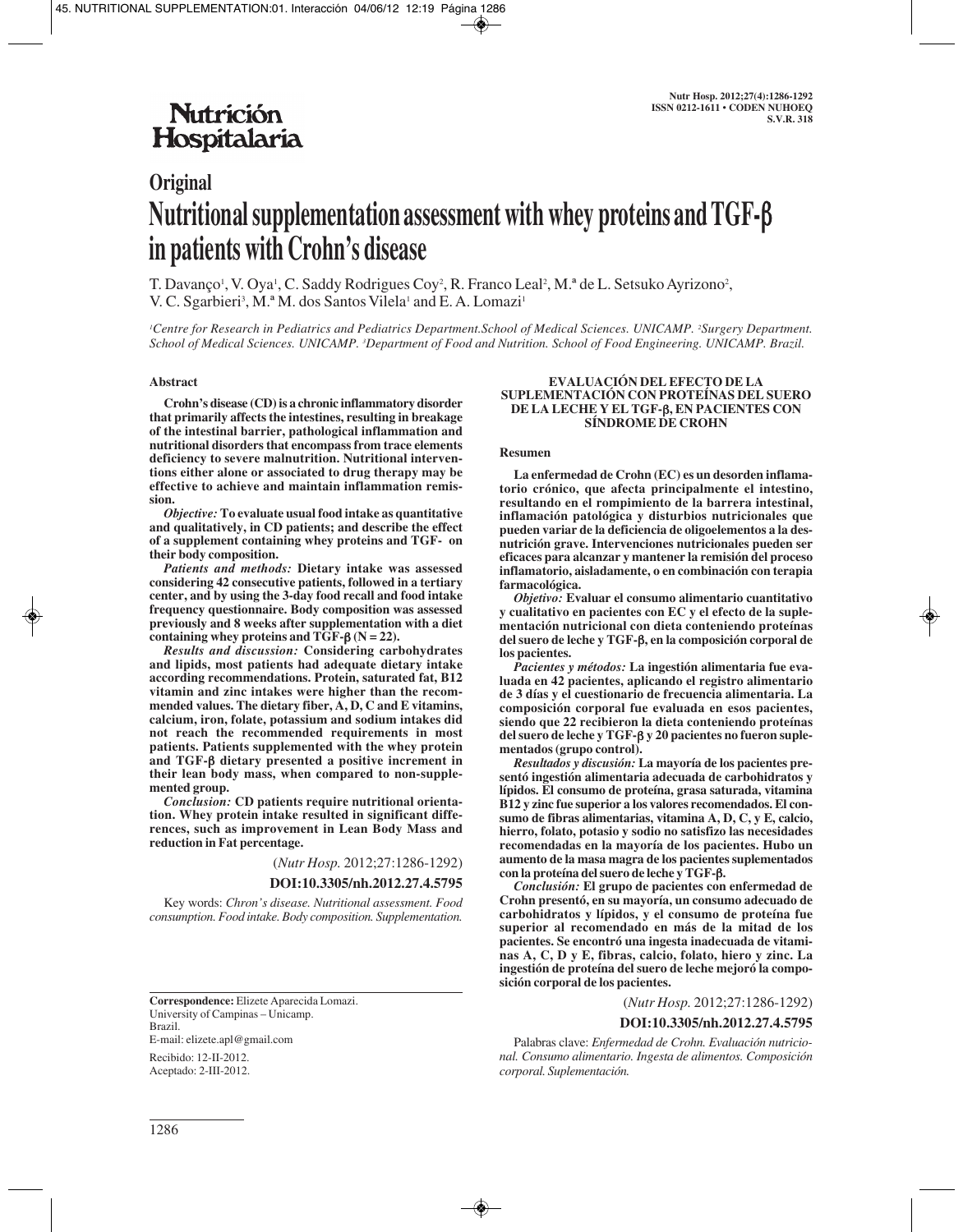## **Abbreviations**

CD: Crohn's Disease. GSH: Glutathione. TEV: Total energy value. BMR: Basal metabolic rate. BMI: Body mass index.

## **Introduction**

Over the years, nutritional therapy has taken an increasingly role in CD therapy, exerting a nutritional restorative action over body compartments, and minimizing catabolic effects caused by the disease. The importance of food was enhanced by the ability of inducing inflammatory remission by exclusive ingestion of elemental formulas, which reduces the stimulus of food antigens. More currently, the nutritional focus on CD has been the immunomodulatory capacity of some specific nutritional elements that act by modulating the immunoinflammatory response and by maintaining the integrity of intestinal mucosa.<sup>1</sup>

Thus, a rational nutritional therapeutic plan to CD patients should include nutrients to supply calories, reduce food antigenic stimulation, regulate inflammatory and immune response, and stimulate the mucosal tropism.2

Whey concentrate contains significant amounts of cysteine and glutamylcysteine amino acids, glutathione forerunners (GSH), and the mixture of these proteins plays an important role in maintaining cellular levels of GSH.3 Further, whey proteins showed specific physiological actions and are associated with many biological effects, such as anticancer activity, improved digestive function, improved physical performance and immune system modulation. $4,5,6,7$  So, it seems to be worth to evaluate this therapy effects on CD patients as being followed in a Brazilian specialized center for IBD.

The objectives of this study were to evaluate food intake in Crohn's disease patients and the effect of whey proteins and TGF- on body composition.

#### **Materials and methods**

Prospective study based on clinical and nutritional trial intervention with a whey concentrate enriched with TGF-β. It was approved by the Independent Ethics Committee of FCM-UNICAMP (doc.  $N<sup>0</sup>$ 304/2007) and all participants signed an informed consent form.

## *Subjects*

Patients were recruited into a tertiary out clinic specialized in IBD at the UNICAMP School Hospital. Patients who agreed to participate were included when according with the following inclusion criteria: 1. Patients of both genders; 2. Prescribed with biological therapy: anti-TNF- $\alpha$ , 5-10 mg/kg, every 2 months (REMICADE®-Mantecorp-Brazil) and used in combination with azathioprine; 3. Small bowel inflammatory involvement was established on colonoscopy and biopsy; 4. No smoking or drug or other medication use; and 5. Have a previous history of regular adherence to outpatient follow-up, according to service records.

Nutritional assessments were performed in three stages, in the group of patients who received supplementation. Times were set according to the following:

- T0: immediately before anti-TNF-α infusion.
- T1: 8 weeks after T0, immediately before anti-TNF- $\alpha$  infusion.
- T2: 8 weeks after T1.

Those patients who were eligible to study but who did not agree on supplementation trial were assessed in two stages:

- T0: immediately before anti-TNF-α infusion.
- T2: 16 weeks after T0.

Supplementation product contains whey protein concentrate plus TGF-β, the prescribed doses consisted of 50% of Recommended Dietary Allowances for proteins in whey protein concentrate.8 The concentrate was donated by Hilmar Cheese Company, 9001 (North Lander Avenue Hilmar, California 95324 USA).

Data reported at this paper comes from a prospective and interventional study whit the main objective was to investigate the effect of a whey protein concentrate containing TGF-β, administered for 16 weeks, on the inflammatory response of Crohn's disease, with focus in oxidant system vs. the antioxidant system, so, authors did not define a specific nutritional status as supplementation criteria for including subjects (table I).

| <b>Table I</b>                                         |  |  |  |  |
|--------------------------------------------------------|--|--|--|--|
| Composition characteristics of whey protein supplement |  |  |  |  |
| are presented in table below                           |  |  |  |  |

*Whey proteins supplement composition*

| Source                    | Supplement       |
|---------------------------|------------------|
| Protein $(\%)^{1,2}$      | $73.30 \pm 0.43$ |
| Lipid $(\%)^{1,2}$        | $10.48 \pm 0.03$ |
| Gray $(\%)^{1,2}$         | $2.15 \pm 0.33$  |
| Water $(\%)^{1,2}$        | $6.36 \pm 0.01$  |
| Carbohidrate $(\%)^{2,3}$ | $7.71 \pm 0.01$  |
|                           |                  |

1 Mean from 3 dosages (± DV) de três determinações.

2 Vallues expressed on dry basis.

<sup>3</sup>Value obtained as  $= 100 - ($ protein + total lipids + gray + water).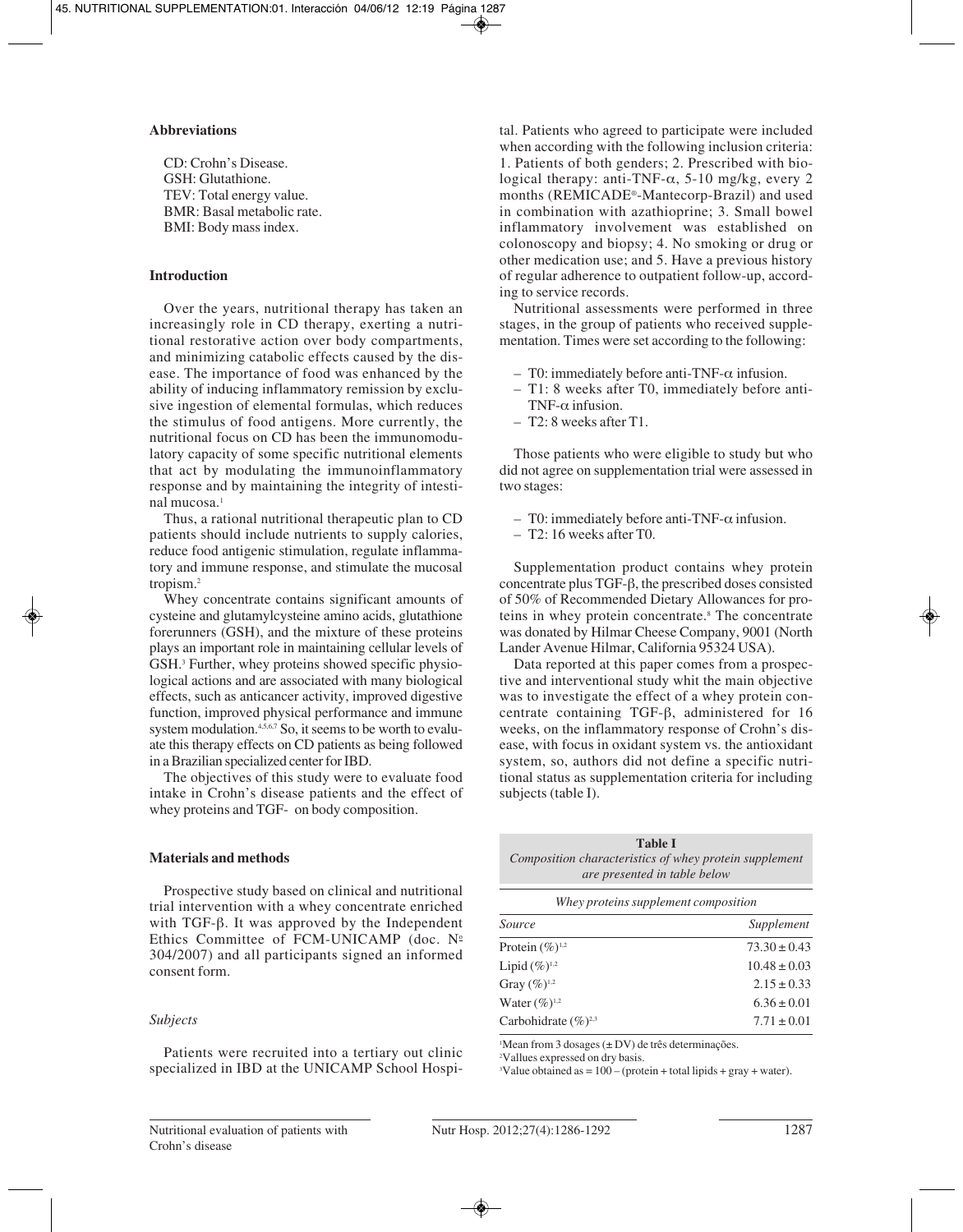## *Food intake*

A 3-day food record questionnaire was applied on 3 different days, individually and previously supplementation period. Usual diet was explored with regards on quantity, brand and preparation of each food. This exploration has used a photo album where patients could compare size and amount of their portions. By this method, the energy intake was estimated (total energy value-TEV); percentage of carbohydrates, proteins and lipids in relation to ingested TEV; percentage of saturated, polyunsaturated and monounsaturated fats in relation to TEV; contents of fiber, vitamin A, vitamin D, vitamin C and vitamin E, vitamin  $B_{12}$ , folate, calcium, iron, zinc, potassium and sodium. Estimative were performed using software AVANUTRI version 3.1.4, based on the Food Composition Table (TACO),9 the Table of WHO/FAO, 200310 was consulted to assess the ratio adequacy of carbohydrates, proteins and lipids, and  $DRI<sup>11</sup>$  was consulted as a comparison parameter to assess the adequacy of micronutrients intake.

Harris and Benedict equation modified by Long et al.12 was used to investigate the adequacy of energy intake as following:

- Men:  $(BMR)^* = 66 + (13.7 \text{ x weight in kg}) + (5 \text{ x})$ height in cm) - (6.8 x age in years).
- Women:  $(BMR)^* = 655 + (9.6 \text{ x weight in kg}) +$  $(1.7 \times \text{height in cm}) - (4.7 \times \text{age in years}).$
- \*BMR = basal metabolic rate.

To evaluate the qualitative intake, the Food Intake Questionnaire was applied. The questionnaire was previously tested and included 135 dishes that have been classified into 11 groups: soups and pasta, meat and fish, dairy products, beans and eggs, rice and tubers, vegetables, sauces and spices, fruits, beverages, breads and biscuits, pastries and desserts.

The consumption frequency was assessed as follows: daily (when food was consumed every day, the number of times it was ingested and portion amount), weekly (when it was consumed every week, the number of times it was ingested during a week and portion amount), monthly (when it was consumed every month, the number of times that it was consumed during a month and portion amount).

Data on food frequency were processed using Microsoft Excel 2002 (10.2614.2625)-Brazil.

## *Body composition*

The body composition was performed following the criteria listed below:

Inclusion criteria: Patients of both genders; being treated with intravenous anti-TNF- $\alpha$ , 5 to 10 mg/kg each 2 months (REMICADE®-Mantecorp-Brazil); Azathioprine, prescribed orally daily; small bowel

involvement according with colonoscopy; no smoking; no drugs or medications use; regular compliance to outpatient follow-up.

Patients were located in two groups:

- Supplemented group (S): 22 patients who received nutritional counseling and whey protein with TGF-β during 16 weeks,
- Non-supplemented group (NS): 20 patients who received nutritional counseling but did not agree in ingesting supplement.

Biceps, triceps, subscapular and suprailiac skin fold were measured at T0, T1 and T2 with a skin fold caliper *Lange*, according to the procedure described by Durnin & Rahman, 1967.13

## *Statistical analysis*

Numerical variables were compared with Friedman test and adopting a significance level lower than 0.05. Data were analyzed using SPSS for Windows 15.0 (SPSS Inc., Chicago, Illinois). Values of Food Frequency Questionary for the most consumed food were evaluated according to their daily, weekly or monthly intake frequency and data were processed using Microsoft Excel 2002 (10.2614.2625)-Brazil.

## **Results**

In the supplemented group, 17 patients were male and median age was 37 years, ranging from 16 to 62 years old.

Table II shows the adequacy of energy and nutrients intake in 42 CD patients, before supplementation and according with their feeding habits.

Values of protein intake were found in quantities upper the recommended value, according WHO/ OMS,<sup>14</sup> but, when classified by protein sources, patient's intake of fish, chicken and lentils was low, while meat, milk, rice, and beans were consumed in quantities above the recommended value (table III).

In relation to carbohydrates intake<sup>10</sup>, it was found that about a half of the patients reached the recommended values, carbohydrates intake frequency was also low. Similarly, fiber intake was found below the recommended value.

Most patients referred adequate intake of monounsaturated and polyunsaturated fats, but consumption of saturated fats was above recommendations.<sup>10</sup>

Regarding micronutrients intake, it was found low intake of vitamins A, C, D and E, since that most fresh foods are not frequently consumed. Folate intake was also under the recommended value. Vitamin  $B_{12}$  was consumed in amounts 59% higher than the recommended value. In the present series, it was noticed low intake of calcium, iron and potassium. Intake of vita-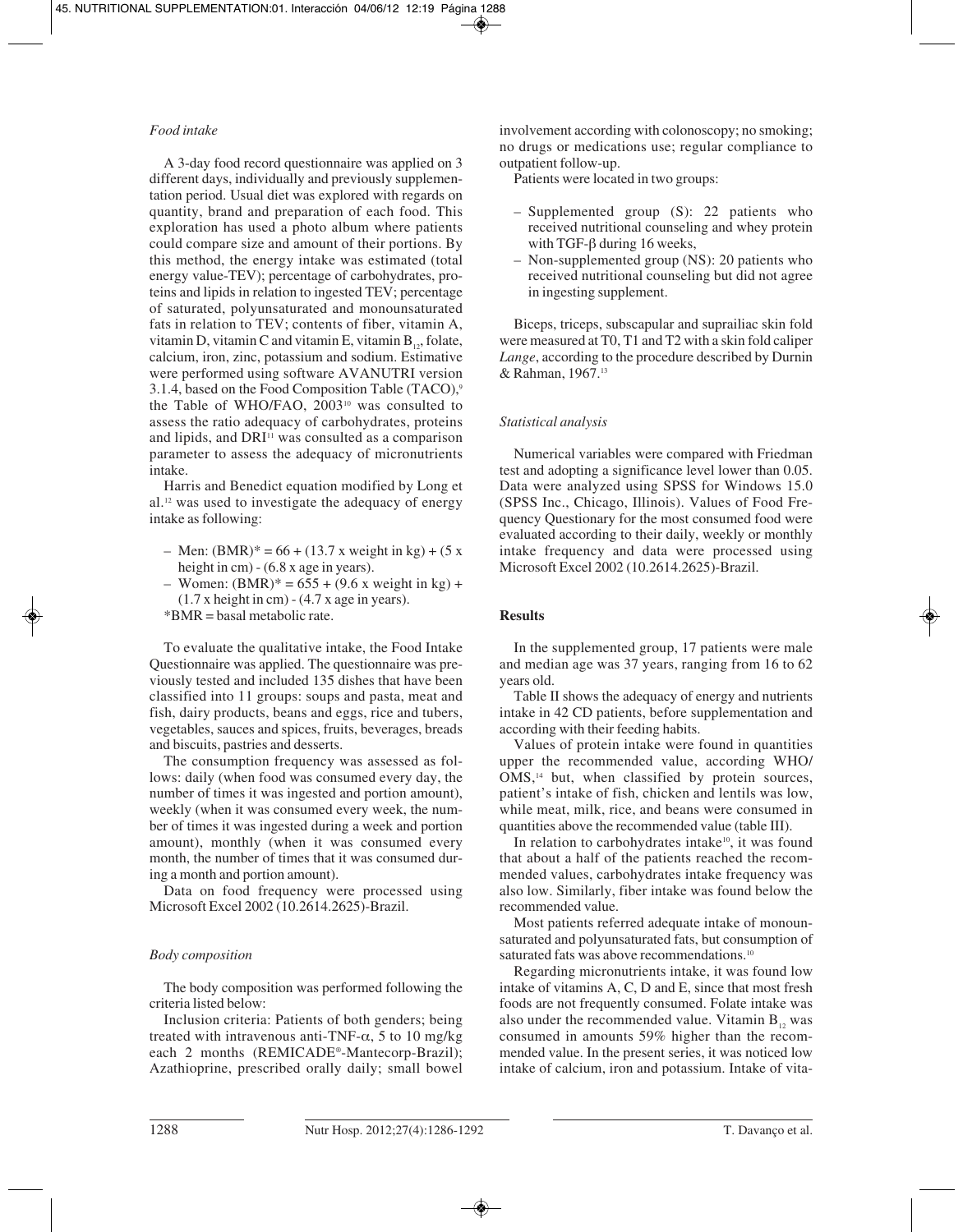## **Table II**

*Intake and adequacy of energy and nutrients intake as evaluated in 42 patients with Crohn disease and classified according with reference values12*

| <b>Nutrients</b>     | Adequate     | <b>Below</b> | Above        |  |
|----------------------|--------------|--------------|--------------|--|
| Carbohydrates        | 23(54.7%)    | $19(45.2\%)$ |              |  |
| Proteins             | $12(28.6\%)$ | 13 (30.9%)   | $17(40.5\%)$ |  |
| Lipids               | $31(73.8\%)$ | $3(7.1\%)$   | 8(19%)       |  |
| <b>Saturated Fat</b> | $8(19\%)$    |              | 34(81%)      |  |
| Monounsaturated fat  | $27(64.9\%)$ |              | 15(35.7%)    |  |
| Polyunsaturated Fat  | 38 (90.5%)   | $1(2.3\%)$   | $3(7.1\%)$   |  |
| Fibers               | $12(28.6\%)$ | 29(69%)      | $1(2.3\%)$   |  |
| Vitamin A            | $3(7.1\%)$   | $23(54.8\%)$ | 15(35.7%)    |  |
| Vitamin D            | $3(7.1\%)$   | 33 (78.6%)   | $6(14.9\%)$  |  |
| Vitamin C            | $3(7.1\%)$   | 25(59.5%)    | $14(33.3\%)$ |  |
| Vitamin E            | $4(9.5\%)$   | $26(61.9\%)$ | $12(28.6\%)$ |  |
| Vitamin B12          | $5(11.9\%)$  | $12(28.6\%)$ | 25(59.5%)    |  |
| Calcium              |              | 28(66.7%)    | $14(33.3\%)$ |  |
| Iron                 |              | $31(73.8\%)$ | $11(26.2\%)$ |  |
| Folate               |              | $42(100\%)$  |              |  |
| Zinc                 | $4(9.5\%)$   | $17(40.5\%)$ | $21(50\%)$   |  |
| K                    |              | $42(100\%)$  |              |  |
| Na                   | $6(14.3\%)$  | $24(57.1\%)$ | $12(28.6\%)$ |  |

min D did not reach the minimum recommendation (table IV).

## **Discussion**

The studied group of Brazilian patients with CD showed inadequate intake of protein and micronutrients. This inadequacy may contribute to worsening nutritional status in CD patients since it occurs in association to nutrients malabsorption due to surgical resections, bile salt deficiency, bacterial overgrowth, inflammatory activity and gastrointestinal narrowing. In addition, CD patients show anxiety and fear related to eating, emotional symptoms caused by experiences such as abdominal pain, swelling, nausea or diarrhea that are frequently observed.15 This set of factors also contributes to deficits of trace elements and proteinenergy denaturing<sup>16</sup> in CD patients.

Carbohydrates intake was found below the recommended values in 45% of patients. Food frequency data showed a relatively low intake of complex carbohydrates while simple carbohydrates consisted of the most of carbohydrate uptake. Recent studies found that fiber intake is very important in patients with CD, since chronic inflammation is a consequence of an exaggerated response to luminal agents, which trigger the pathogenic inflammatory cascade. So, fiber can be helpful with CD, since that in addition of being an energy source to colonocytes, fibers may inhibit inflammatory mediators' generation.17 Studies "*in vivo*" showed that butyrate inhibits the formation of proinflammatory mediators such as alpha tumor necrosis factor and synthase nitric oxide enzyme activity.18 Low intake of fibers occurs not only in patients with CD, but also in the healthy Brazilian population.<sup>19</sup> Brazilian epidemiological data (ENDEF-1974/759)<sup>20</sup> showed that the diet of the population from three main cities in Brazil-Rio de Janeiro, Sao Paulo and Porto Alegre - contains low quantities of dietary fiber. Thus, the poor fiber intake found in patients with CD probably reflects Brazilian population food habits.

Most patients showed adequate lipids intake, with an adequate consumption of monounsaturated and polyunsaturated fats, but the consumption of saturated fat was above the recommended value. Omega-3 and Omega-6 are metabolized into anti-inflammatory compounds, such as leukotriene in the intestine, and may have beneficial effect on carriers of intestinal inflammation<sup>21</sup>

A, C, D and E vitamins intake was lower than the recommended value, as patients reported low intake of foods rich in these vitamins (table III). The Food Intake Questionnaire (QFA) is considered as the most practical and informative method for assessing the dietary intake, and is fundamentally important in epidemiological studies that correlate diet to chronic diseases.<sup>22</sup>

CD patients showed a protein intake above recommended requirements,<sup>14</sup> this study design did not allow us to establish an explanation for this marked preference, we could suppose that as proteins have no fermentative effect it were consumed more than carbohydrates, such carbohydrates fermentative is associated with fermentative diarrhoea.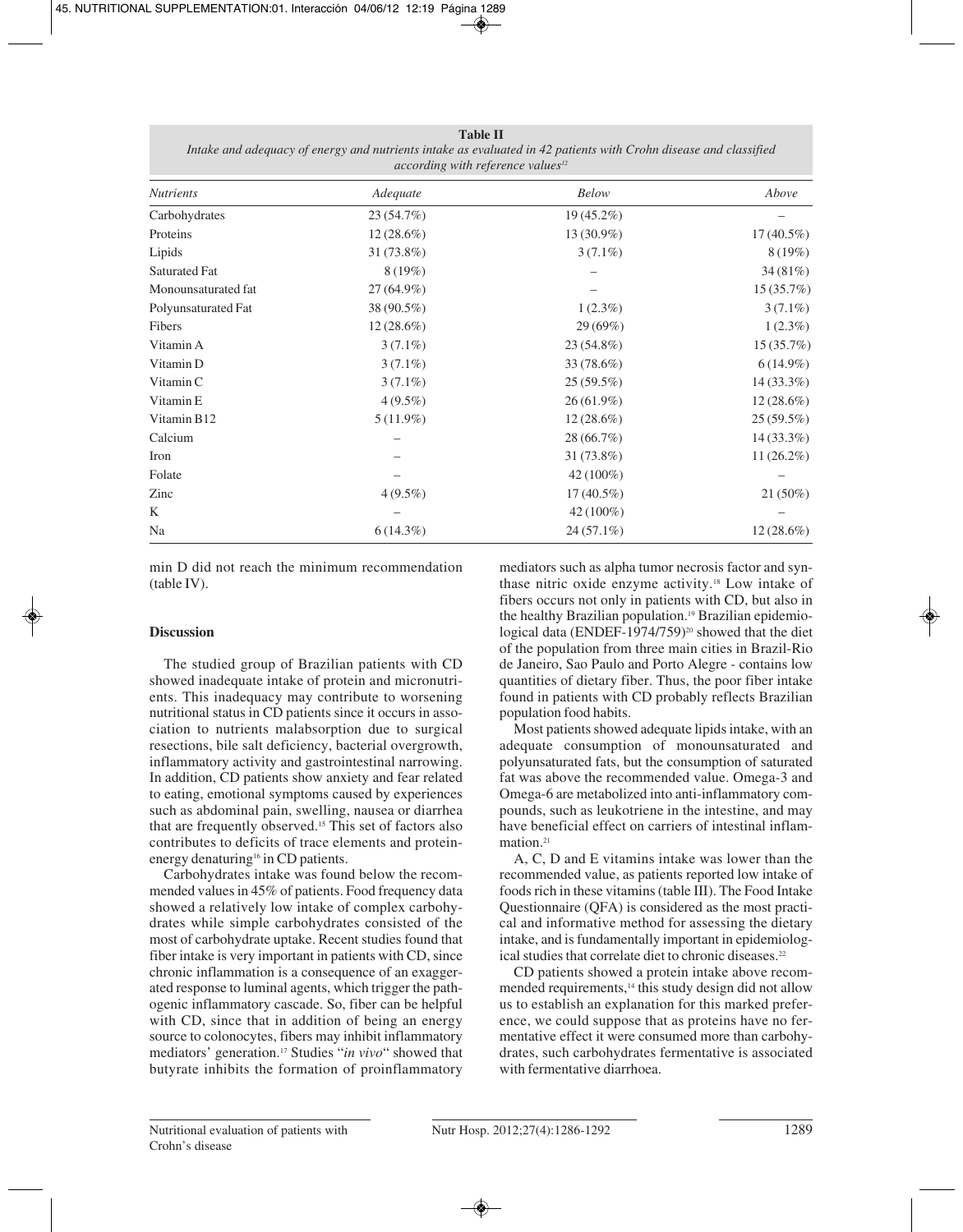| <b>Table III</b><br>Foods intake frequency evaluated in 42 patients with Crohn's disease |              |      |                              |              |      |                               |              |      |
|------------------------------------------------------------------------------------------|--------------|------|------------------------------|--------------|------|-------------------------------|--------------|------|
| Most daily<br>consumed food                                                              | <b>Times</b> | $\%$ | Most weekly<br>consumed food | <b>Times</b> | $\%$ | Most monthly<br>consumed food | <b>Times</b> | $\%$ |
| Red meat                                                                                 | 2x           | 30   | Soups                        | 2x           | 20   | Fried snacks                  | 1x           | 35   |
| Milk                                                                                     | 2x           | 25   | Pasta with sauce             | 1x           | 40   | Roasted salted                | 1x           | 40   |
| Beans                                                                                    | 2x           | 30   | Baked polenta                | 1x           | 15   | Macaroni with meat            | 1x           | 35   |
| Rice                                                                                     | 2x           | 55   | Pork                         | 1x           | 30   | Pizza, pancakes               | 2x           | 40   |
| Salt                                                                                     | 1x           | 35   | Dried meat                   | 1x           | 20   | Sausage                       | 2x           | 30   |
| Apple                                                                                    | 1x           | 10   | Cold meat                    | 2x           | 30   | Hamburger                     | 1x           | 35   |
| Papaya                                                                                   | 1x           | 10   | Chicken                      | 2x           | 30   | Fish                          | 2x           | 45   |
| Coffee/tea w sugar                                                                       | 7x           | 15   | Yogurt                       | 1x           | 35   | Lentil                        | 2x           | 25   |
| Coffee/tea w/o sugar                                                                     | 1x           | 35   | Mozzarella                   | 4x           | 20   | Beans                         | 1x           | 40   |
| <b>Bread</b>                                                                             | 1x           | 20   | Fresh Cheese                 | 2x           | 15   | Baked potato                  | 3x           | 20   |
| Milked chocolate                                                                         | 1x           | 25   | Egg                          | 2x           | 30   | Mayonnaise salad              | 2x           | 25   |
|                                                                                          |              |      | Chip potato                  | 2x           | 25   | Diet soda                     | 1x           | 5    |
|                                                                                          |              |      | Manioc flour                 | 2x           | 20   | Beer                          | 1x           | 20   |
|                                                                                          |              |      | Lettuce                      | 3x           | 35   | Sandwich                      | 1x           | 20   |
|                                                                                          |              |      | Carrot                       | 1x           | 20   |                               |              |      |
|                                                                                          |              |      | Other vegetables             | 1x           | 20   |                               |              |      |
|                                                                                          |              |      | Cooked vegetables            | 2x           | 20   |                               |              |      |
|                                                                                          |              |      | Broccoli                     | 2x           | 25   |                               |              |      |
|                                                                                          |              |      | Oils                         | 4x           | 35   |                               |              |      |
|                                                                                          |              |      | Mayonnaise                   | 1x           | 25   |                               |              |      |
|                                                                                          |              |      | Orange                       | 2x           | 25   |                               |              |      |
|                                                                                          |              |      | Banana                       | 3x           | 20   |                               |              |      |
|                                                                                          |              |      | Natural juice                | 3x           | 35   |                               |              |      |
|                                                                                          |              |      | Industrialized juice         | 3x           | 30   |                               |              |      |
|                                                                                          |              |      | Regular soda                 | 3x           | 35   |                               |              |      |
|                                                                                          |              |      | Biscuit                      | 3x           | 20   |                               |              |      |
|                                                                                          |              |      | Filled cookie                | 1x           | 30   |                               |              |      |
|                                                                                          |              |      | Cake                         | 1x           | 25   |                               |              |      |
|                                                                                          |              |      | Bread with butter            | 3x           | 25   |                               |              |      |
|                                                                                          |              |      | Chocolate                    | 1x           | 25   |                               |              |      |
|                                                                                          |              |      | Dessert                      | 4x           | 25   |                               |              |      |
|                                                                                          |              |      | Sugar                        | 6x           | 10   |                               |              |      |

The most frequent complications generated by nutritional deficiencies in inflammatory bowel diseases are anemia and osteoporosis. Osteoporosis is caused by low intakes of calcium and vitamin D; anemia, may be associated with chronic loss, long lasting inflammation and nutritional deficiencies, it is linked to folate and  $B_{12}$ vitamin deficiencies.<sup>21</sup>

In clinical practice, assessment of the nutritional status in CD patients has showed a reduction in overall food intake caused by anorexia, nausea, vomiting, abdominal pain, diarrhea and restricted diets, such fact results in nutrients deficiency.16

Supplemented patients presented significant increment in lean body mass during 16-week supplementation period, while compared to non supplemented group; such nutritional benefit may be associated with whey protein, since that compared to other protein sources whey protein has a unique ability to increase glutathione production, which results in body composition improvement.<sup>23,24</sup> Several studies have shown beneficial effects of whey protein on body composition in direct comparison with other sources of high quality proteins. Muscle increase and/or preservation not only improves body composition, but also significantly contributes to increase the chances of living a longer and healthier life.25,26

Whey proteins are rich in calcium, approximately 600 mg/100 g, and several epidemiological studies have found an inverse relation between calcium intake, from milk and its derivatives, and body fat.<sup>27</sup> A reasonable explanation to this fact is that increased dietary calcium reduces the concentrations of calcitropic hormones,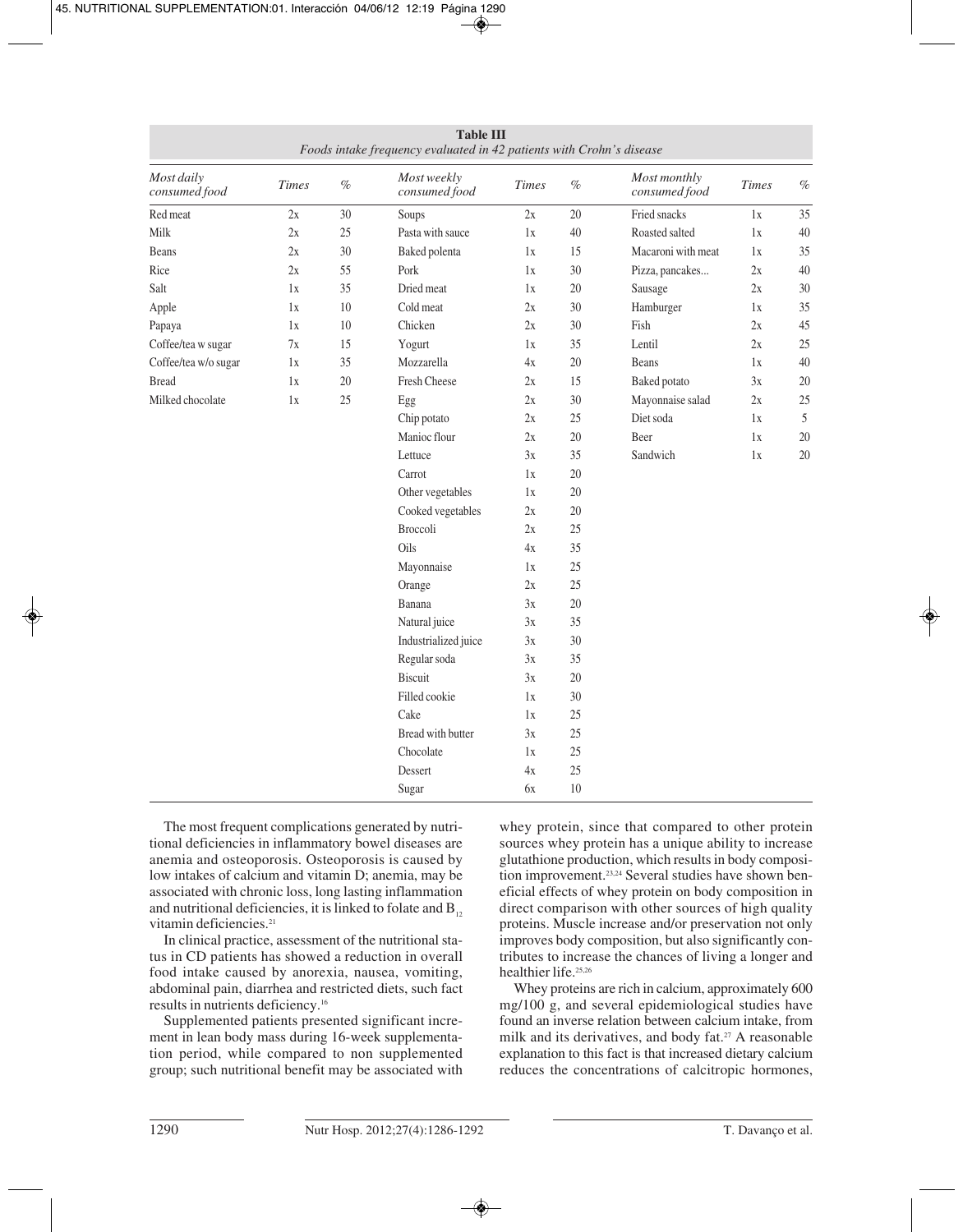#### **Table IV**

*Mean values of BMI, % fat, total fat (kg) and lean body mass (kg), comparing differences in a 16-week period, as found in patients with CD supplemented (S) or not supplemented (NS) with whey protein and TGF-*β

| <b>Body</b> composition |       | Supplemented $(S)^*$ | Non supplemented $(NS)**$ |      |       |
|-------------------------|-------|----------------------|---------------------------|------|-------|
|                         | T0    | TΙ                   | T2                        | T0   | T2    |
| BMI                     | 23.1  | 22.6                 | 22.1                      | 25.1 | 25.7  |
| Lean Body Mass (kg)     | 50.43 | 53.71                | 55.93                     | 51.4 | 51.53 |
| $%$ Fat                 | 19.6  | 17.9                 | 16.6                      | 29.8 | 30.08 |
| Absolute fat (kg)       | 13.2  | 11.9                 | 11                        | 22.5 | 2.78  |

\*Supplemented:T0 *versus* T1 *versus* T2, \*p < 0.05, Friebman test.

\*\*Non supplemented: T0 *versus* T2 p > 0.05, Friebman test.

S-T0 = immediately before anti-TNF- $\alpha$  infusion; T1 = 8 weeks after T0; T2 = 8 weeks after T1.

NS-T0 = immediately before anti-TNF- $\alpha$  infusion; T2 = 16 weeks after T0.

BMI = Body mass index.

especially 1.25 hydroxycholecalciferol. In high concentrations, this hormone stimulates transfer of calcium to adipocytes. In adipocytes, high concentration of calcium lead to lipogenesis while reducing lipolysis levels. Therefore, the suppression of calcitropic hormones mediated by dietary calcium may help decrease fat deposition in adipose tissues.<sup>28</sup> Supplemented patients had an increase in lean mass and decrease in fat while the non supplemented ones showed no change in body composition. The amino acid profile of whey proteins may possibly favor muscle anabolism. Amino acid profile of whey proteins is very similar to the proteins of skeletal muscle, providing almost all amino acids in proportions similar to those needed in skeletal muscle, classifying it as an effective anabolic supplement.<sup>29</sup>

Studies show that whey proteins are absorbed more quickly than others, such as casein, reaching amino acids as leucine to high plasmatic values, immediately after intake.<sup>30</sup> In addition to increasing plasma concentrations of such amino acids, ingestion whey proteins solutions significantly increases the concentration of plasma insulin, favoring amino acids uptake into the muscle cells, optimizing the synthesis and reducing the protein catabolism.31

## **Conclusion**

Supplementation with whey protein, was associated to lean body mass increment and body fat reduction. Based on the obtained results, these patients should be advised regarding nutrients intake, focusing on the importance of supplementation

## **Acknowledgments**

The authors like to thank CNPq and Fapesp for financial support and to the Inflammatory Bowel Disease Clinic of School of Medical Sciences - Unicamp - University of Campinas, for their support in this research.

## **References**

- 1. Moise Coeffier, Rachel Marion-Letellier, Pierre Déchelotte. Potential for Amino Acids Supplementation During Inflammatory Bowel Diseases. *Inflammatory Bowel Disease* 2010; 16  $(3)$ : 518-524.
- 2. Griffiths, AM. Enteral nutrition in the management of Crohn's disease. *JPEN J Parenter Enteral Nutr* 2004; 29 (4 Suppl.): S108-12.
- 3. Bounous G, Kongshavn Pal, Gold P. The Immunoenhancing Property of Dietary Whey Protein Concentrate. *Clinical and Investigative Medicine* 1988; 11 (4): 271-8.
- 4. Pacheco MTB, Bighetti E, Antônio M, Carvalho JE, Rosaneli CF, Sgarbieri VC. Efeito de um hidrolisado de proteínas de soro de leite e de seus peptídeos na proteção de lesões ulcerativas da mucosa gástrica de ratos. *Revista de Nutrição, Campinas* 2006; 19 (1): 47-55.
- 5. Tassi EMM, Amaya-Farfán J, Azevedo RA. Hydrolyzed α-lactalbumin as a source of protein to the exercising rat. *Nutrition Research. Tarrytown* 1998; 18: 875-881.
- 6. McIntosh GH, Rogester GO. Whey proteins as functional food ingredient? *International Dairy Journal, Barking* 1998; 8: 425-434.
- 7. Brink W. The life extension protein: that fights disease and extends lifespan. *Life Extension Report, Life Extension Foundation, Scottsdale* 1996; 1: 21-28.
- 8. Recommended dietary allowances. Subcommittee on the Tenth Edition of the RDAs Food and Nutrition Board Commission on Life Sciences National Research Council National Academy Pres. 10<sup>th</sup> Edition. Washington, D.C, 1989.
- 9. Tabela brasileira de composição de alimentos Unicamp (TACO). Available at: http://wwwunicamp.br/nepa/taco/.
- 10. WHO/FAO Diet, nutrition and prevention of chronic diseases. Report of Joint. WHO/FAO Expert Consultation. Geneva: WHO, 2003 (Technical Report Series, 916).
- 11. Institute of Medicine. Dietary Reference Intakes: applications in dietary assessment. Washington DC: The National Academy Press; 2001 [cited 2007 July 14]; Available from: http://www. nap.edu.
- 12. Long CL, Schaffel N, Geiger JW. Metabolic response to injury and illness: Estimation of energy and protein needs from indirect calorimetry and nitrogen balance. *JPEN* 1979; 3: 452-456.
- 13. Durnin JVGA, Rahaman MM. The assessment of the amount of fat in the human body from measurements of skin fold thickness. *British Journal of Nutrition* 1967; 681-689.
- 14. Organização Mundial da Saúde (OMS). Estratégia global para a alimentação saudável, atividade física e saúde: 57° Assembléia Mundial de Saúde: WHO 57.17.8ª sessão plenária de 22 de maio de 2004 (versão em português, tradução não oficial). [S.I.] 2004.
- 15. Cuppari L. Nutrição clínica no adulto. 2° ed. São Paulo: Manole, 2006.
- 16. Rodrigues SR, Passoni CMS, Paganotto M. Aspectos nutricionais na doença de Crohn. *Cadernos da Escola de Saúde Nutrição* 2008; 1: 1- 8.